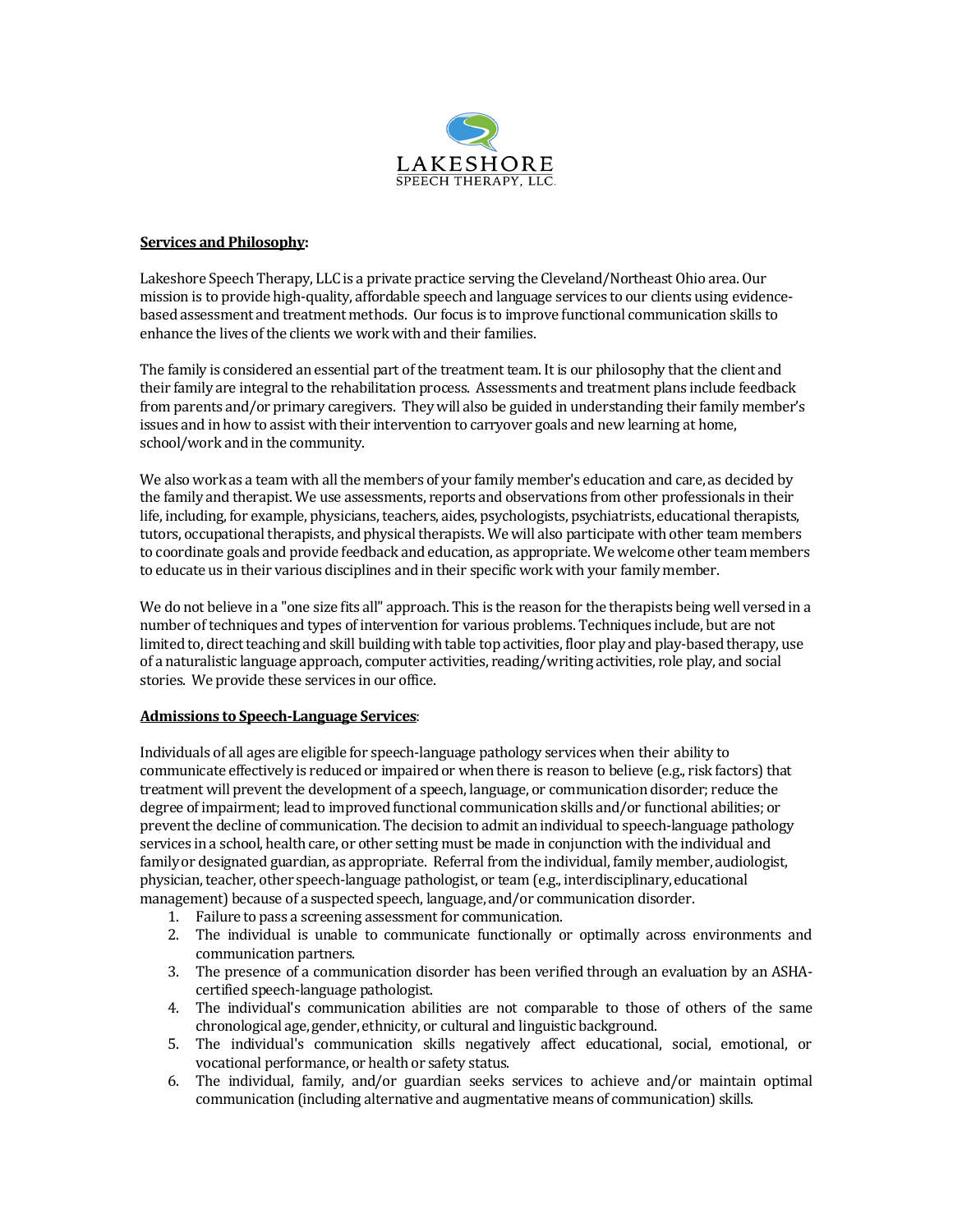7. The individual, family, and/or guardian seeks services to enhance communication skills.

Techniques include, but are not limited to, direct teaching and skill building with table top activities, floor play and play-based therapy, use of a naturalistic language approach, computer activities, reading/writing activities, role play, and social stories.

Upon arrival for your pre-scheduled appointment, you will either bring your initial paperwork packet completed and signed or do so upon early arrival. Forms to be reviewed and signed include the consent for therapy form and the policies and procedures document. Lakeshore Speech Therapy, LLC encourages open lines of communication between private and public schools, homeschool personnel, medical professionals such as therapists, etc. An authorization of release form must be signed by the parent/legal guardian giving consent to share information.

Lakeshore Speech Therapy, LLC. will perform an independent speech evaluation at the time of the initial appointment regardless if one has been previously done by another institution or therapist. We will formulate a plan of care based on the results of the test(s) given and observations made by Lakeshore Speech Therapy, LLC. In the event that insurance will not cover more than one evaluation in the patient's insurance calendar year, it is the patient's responsibility to remit the charge at the time of said evaluation.

In the instance a patient attends speech therapy in the summer and is on an IEP, an evaluation will be waived. Goals on a current IEP are used in lieu of an evaluation. Should a patient choose to continue through the school year, an evaluation will be performed at that time to formulate a plan of care and workable goals.

Lakeshore Speech Therapy, LLC does not discriminate on race, color, national origin, religion, sex, gender, gender identity (including gender expression), sexual orientation, disability, age, ancestry, marital status, or family/parental status.

# **Discharge From Speech-Language Pathology Services:**

Patient/client discharge from treatment ideally occurs when the individual, family, or designated guardian, and speech-language pathologist as a team conclude that the communication disorder is remediated or when compensatory strategies are successfully established, as in the following situations:

- 8. The speech, language, communication disorder is now defined within normal limits or is now consistent with the individual's premorbid status.
- 9. The goals and objectives of treatment have been met.
- 10. The individual's communication abilities have become comparable to those of others of the same chronological age, gender, ethnicity, or cultural and linguistic background.
- 11. The individual's speech, language, communication skills no longer adversely affect the individual's educational, social, emotional, vocational performance.
- 12. The individual who uses an augmentative or alternative communication system has achieved optimal communication across environments and communication partners.
- 13. The individual has attained the desired level of enhanced communication skills.

In some situations, the individual, family, or designated guardian may choose not to participate in treatment, may relocate, or may seek another provider if the therapeutic relationship is not satisfactory. Therefore, discharge is also appropriate in the following situations, provided that the patient/client, family, and/or guardian have been advised of the likely outcomes of discontinuation.

8. The individual is unwilling to participate in treatment; treatment attendance has been inconsistent or poor, and efforts to address these factors have not been successful.

9. The individual, family, and/or guardian requests to be discharged or requests continuation of services with another provider.

Upon completion, self-discharge or termination of speech therapy, Lakeshore Speech Therapy, LLC will write a discharge note and mail it. Extra copies of previously distributed evaluations, progress notes

and/or discharge notes will be provided upon request. Should the patient request information be sent to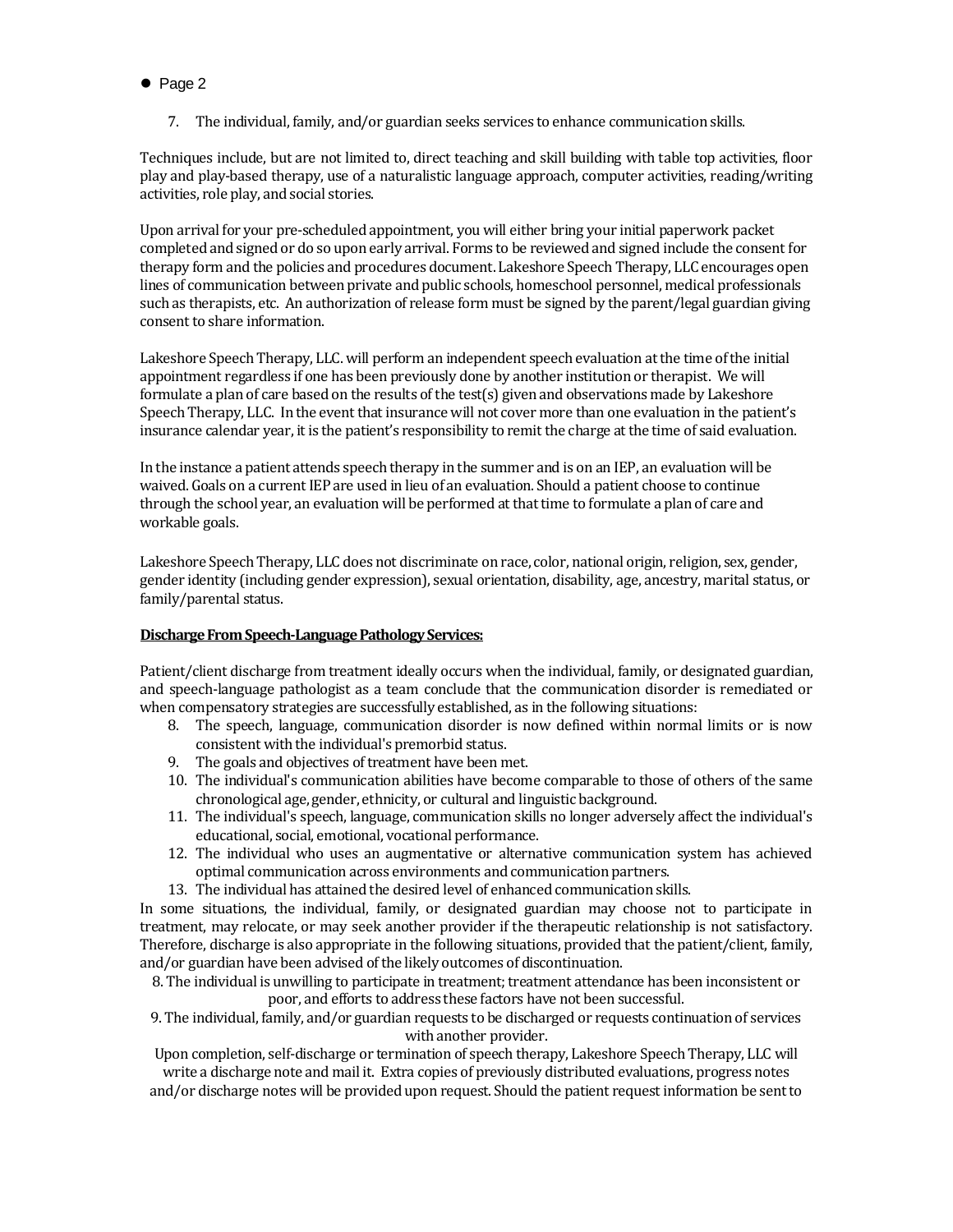another provider, school or medical professional on their behalf, an authorization of release form must be either on file or signed.

# **Notice of Privacy Practice:**

Lakeshore Speech Therapy, LLC will protect the privacy of client and family information to the fullest extent possible. Lakeshore Speech Therapy will abide by HIPAA rules. For more information on HIPAA rules and your rights, visit US Department of Health and Human Services website[, www.hhs.gov/ocr/hipaa/.](http://www.hhs.gov/ocr/hipaa/)

Lakeshore Speech Therapy is permitted to make uses and disclosures of protected health information for treatment, payment, and health care operations, as described in the following:

- a. Treatment: to share with your physician copies of the evaluation, treatment plan, or progress to obtain approval and/or recommendations.
- b. For Health Care Operations: to access your health information for purposes of quality improvement within our facility.
- c. For Payment: to send information to your health insurance plan for review and determination of coverage for therapy services.

Lakeshore Speech Therapy, LLC is permitted or required under specific circumstances, to use or disclose protected health information without the individual's written authorization.

Uses and disclosures will be made only with the individual's written authorization and this authorization may be revoked.

Lakeshore Speech Therapy, LLC is required by law to maintain privacy of protected health information and to provide individuals with notice of its legal duties and privacy practices with respect to protected health information.

Lakeshore Speech Therapy, LLC is required to abide by the terms of this notice currently in effect. Lakeshore Speech therapy reserves the right to change the terms of this notice and will provide a written copy of the revised notice.

Individuals may complain to Lakeshore Speech Therapy, LLC and to the Secretary of Health and Human Services, without fear of retaliation by the organization, if they believe their privacy rights have been violated.

Lakeshore Speech Therapy, LLC elects to limit the uses or disclosures that it is permitted to make, as follows: Lakeshore Speech Therapy LLC is committed to limiting the disclosure of PHI (protected health information) only to the degree necessary for the purposes of treatment, payment, and healthcare operations.

Please refer to the most current copy of our Notice of Privacy Practices posted on our website and in our office. We can provide you with a paper copy upon request.

### **Complaints**:

Lakeshore Speech Therapy, LLC clients and/or their guardian have the right to voice their complaints. Complaints should be made in writing to: Ellen Spear at Lakeshore Speech Therapy, LLC, 815 Crocker Rd., Suite #3, Westlake, OH 44145. Upon receipt of this complaint, an action plan to resolve the complaint or problem will be implemented. Lakeshore Speech Therapy, LLC will in no way retaliate because of a complaint.

### **Health and Safety**: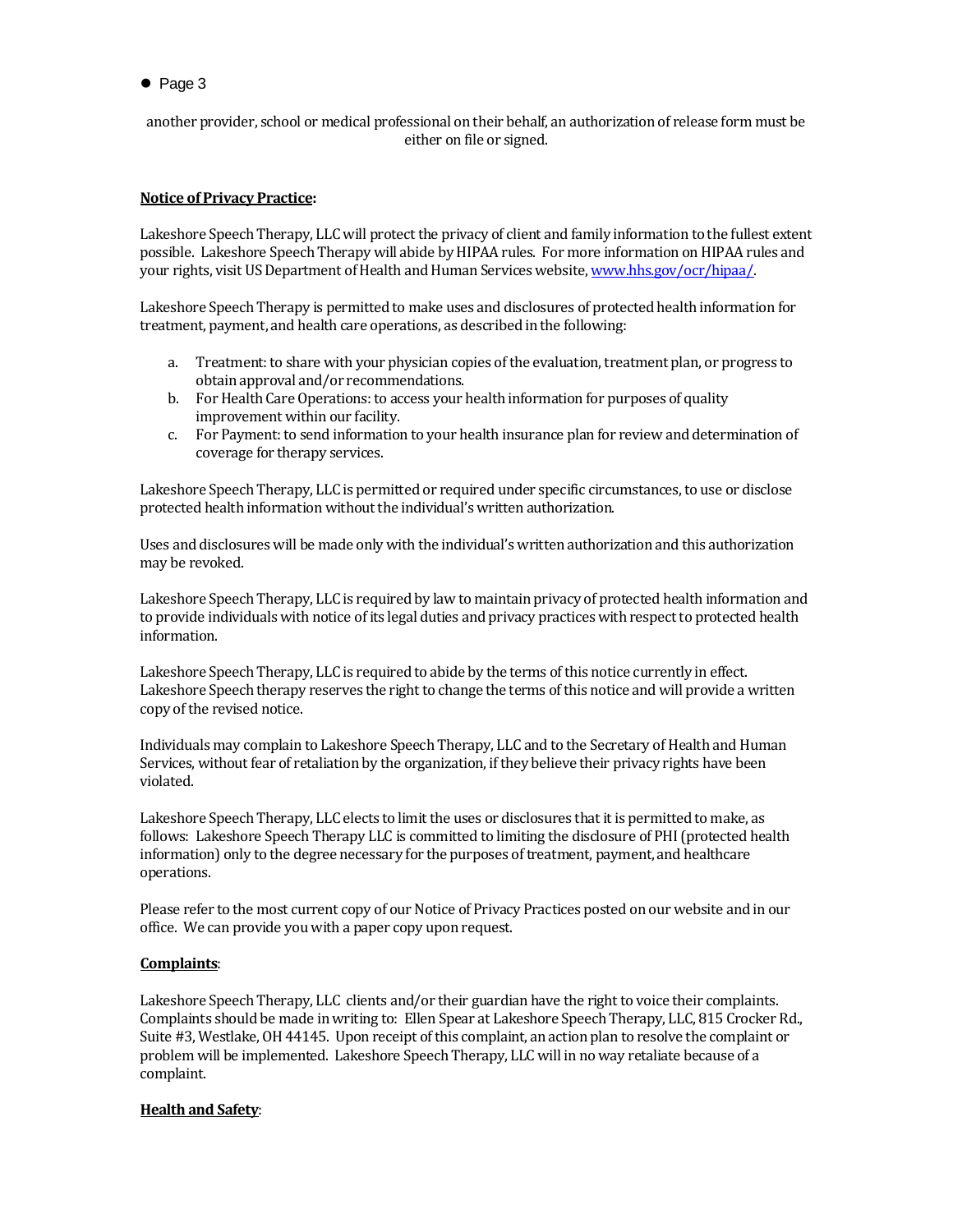Lakeshore Speech Therapy, LLC follows health and safety guidelines to ensure the safety of the clients and themselves. Precautions that the therapist uses include wearing gloves while handling bodily fluids and disinfecting toys and materials that have come in contact with bodily fluids. All bodily fluids are treated as if infectious.

Lakeshore Speech Therapy, LLC will not tolerate physical, verbal and/or non-verbal aggressive behaviors. Such behaviors will result in possible dismissal from therapy and/or social skills groups. Aggressive behavior is defined as inappropriate conduct that is repeated enough, or serious enough, to negatively impact or inflict emotional or physical harm to a therapist or participant in a social skills group setting.

### **Photograph/ Video Release**:

All photographs taken by Lakeshore Speech Therapy, LLC staff or agents must obtain a signed release form from any person or guardian of children under the age of 18 years old who is visibly recognizable in the photograph. Permission to videotape a therapy session must also be obtained

# **Client Progress Reports:**

Progress may be reported every four months to the client's family and/or school district and referring physician. Progress is comprised of data recorded from individual therapy sessions. Progress reports are written and delivered once per trimester.

# **Termination of Services:**

Lakeshore Speech Therapy or Clients/Families can decide to terminate services at any time or for any reason. Family satisfaction is vitally important to our company. Please disclose any questions, comments, and concerns, at any time so that we can address these as soon as possible. At the reporting period and/or termination of therapy services, a client feedback form will be provided in order to obtain satisfaction information. A client is discharged from speech-language therapy services when goals are achieved or due to a no call/no show for three (3) consecutive scheduled appointments.

### **Credentials:**

The Speech- Language Pathologists who work for and are employed by Lakeshore Speech Therapy, LLC are accredited by the American Speech-Language-Hearing Association (ASLHA) and maintain a valid license from the Ohio Board of Speech Language Pathology and Audiology. We ensure that our therapists obtain at least the minimum continuing education hours required for each certification period which is an average of ten (10) hours per calendar year.

### **Non-Discrimination Policy**:

Lakeshore Speech Therapy, LLC does not discriminate on race, color, national origin, religion, sex, gender, gender identity (including gender expression), sexual orientation, disability, age, ancestry, marital status, or family/parental status.

### **Cost of Services:**

### **Evaluation:**

Speech and Language: \$300 Speech only/or/ Voice only: \$200 Fluency: \$300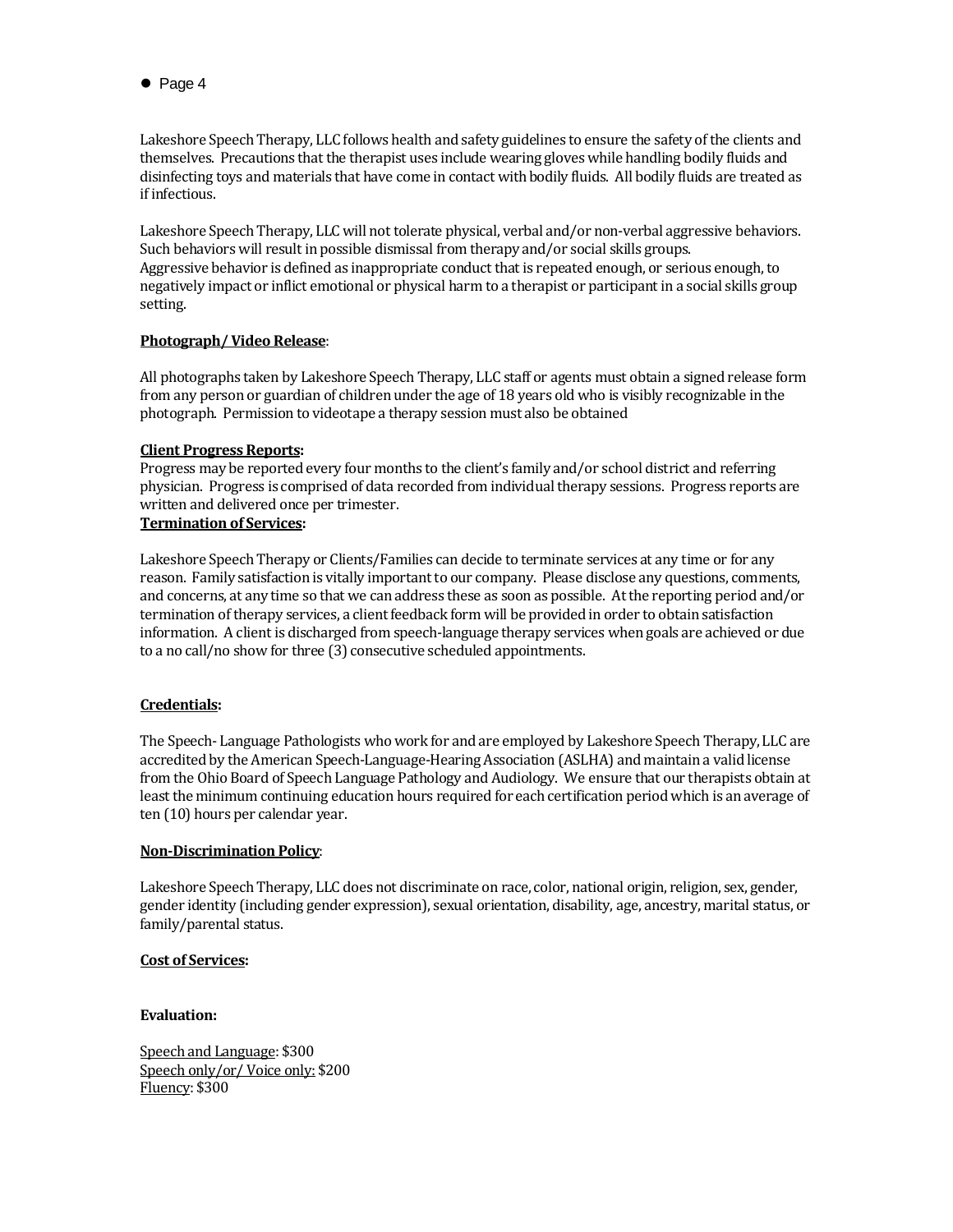**It is the policy of Lakeshore Speech Therapy, LLC to collect the evaluation fee at the time of the initial appointment.** If insurance makes a payment on the claim, Lakeshore Speech Therapy, LLC will either provide reimbursement or can be applied to future therapy dates.

### **Speech Therapy:**

\$35 per quarter hour in our office. \$70 for thirty (30) and \$105 for forty-five (45) minutes.

Evaluations last approximately 60 (sixty) minutes. Therapy sessions range from thirty (30) to forty-five (45) minutes in duration based upon the client's needs and ability to participate.

#### **Intervention Specialist Services:**

\$35 per quarter hour in our office

**Social Skills Group:** rates vary depending on content and length of group- refers to social skills information on website. No insurance billing for social skills groups.

#### **Billing Policy:**

We accept cash, check, and credit card payments. Checks should be made to Lakeshore Speech Therapy, LLC. For any returned check, a \$35 return fee will be assessed and applied at the next session.

Lakeshore Speech Therapy, LLC is committed to providing the best treatment and we charge what is usual and customary for our area. The client's guarantor is financially responsible for the services provided. A guarantor is a person held responsible by our practice for medical expenses incurred on a client's behalf. This may be the client's parent(s), legal guardian(s), or agent(s), or may be the client if aged 18 or older or emancipated.

Payment for evaluations is required in full at the time of service. Any payments made by insurance on said evaluation will be reimbursed or applied to future dates.

Payment is required at the time service is rendered, unless the service has been prepaid or the family and Lakeshore have a predetermined arrangement in regards to billing.

If billing a private insurance company, the client is responsible for contacting the company and determining eligibility, number of approved visits, amount of co-pay per session, etc. A prescription/referral from the physician must also be obtained for "Speech-Language Evaluation and Therapy" and brought to the first session. In the event that the insurance company does not provide payment to us, the client will be responsible for the charges incurred. We are providers for Anthem/Blue Cross Blue Shield, Medical Mutual, as well as funding from NEON. We will provide clients with paperwork to submit claims to out-ofnetwork insurance companies upon request. For those clients who are out-of-network, payment is due in full on date of services rendered.

**Accounts more than sixty (60) days overdue may be sent to collection, and services may be suspended or terminated.** You will be provided with notification prior to suspension or termination of services by phone call, email, or in writing. Day one of the invoicing period is the date services were rendered. Balances at each 30-day invoicing period are subject to a 1.5% interest charge, or 18% per annum.

#### **Cancellation/No Show Policy:**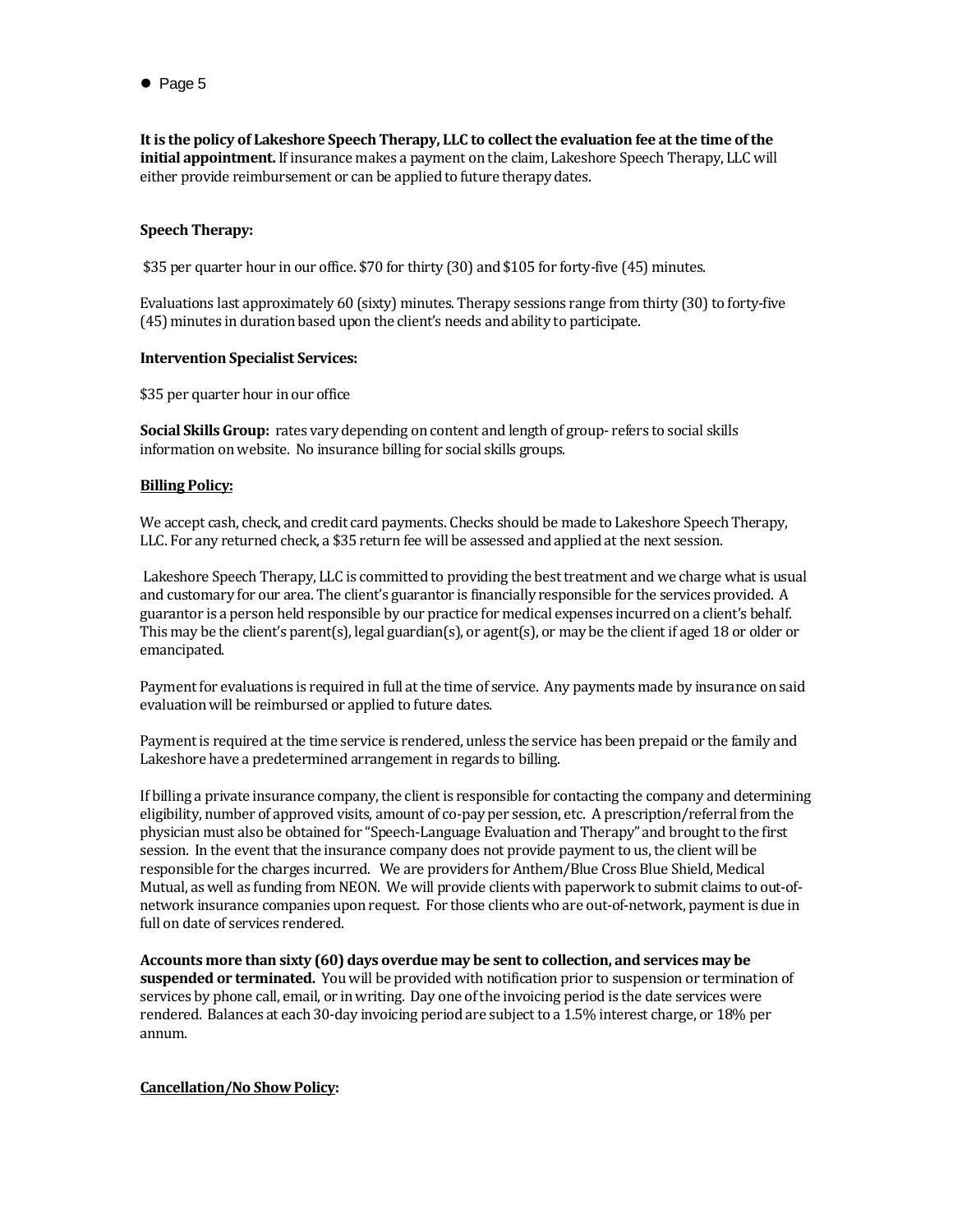Lakeshore Speech Therapy, LLC understands that there are times when you may miss an appointment due to illness, emergencies and unforeseen obligations to work or family. Appointments cancelled with at least a 24-hour notice will not result in any charges. Failure to cancel the appointment in advance will result in a \$35 fee for the missed session and will be due at/by the next appointment. Each client will receive 1 free cancellation with less than 24 hour notice every 3 months.

If more than 2 appointments are 'no shows', within any 3-month time period, i.e., 'no show'=without notice, your time slot will automatically be lost and you will be placed on our waiting list.

**Summer Policy:** There will be no leeway for 'no show' appointments during the summer; your appointment time will be lost and you will be placed on our waiting list.

Please contact your therapist via cell phone to cancel an appointment. Please do not call our main office line for cancellations.

If it is necessary for Lakeshore to cancel an appointment, you will be informed in a timely manner.

### **Website Information Disclaimer:**

Lakeshore Speech Therapy, LLC's website is designed for informational purposes only. The contents of the website are not medical, legal, technical or therapeutic advice and should not be construed as such. The information contained herein is not intended to substitute for informed professional diagnosis, advice or therapy. Listing of publications, opinions, treatments, professionals and organizations on this website does not imply endorsement by Lakeshore Speech Therapy, LLC.

If policies or procedures are modified, Lakeshore Speech Therapy, LLC will notify clients of the modifications and direct them to obtain a new paper copy upon request or to read on our website and in the waiting room.